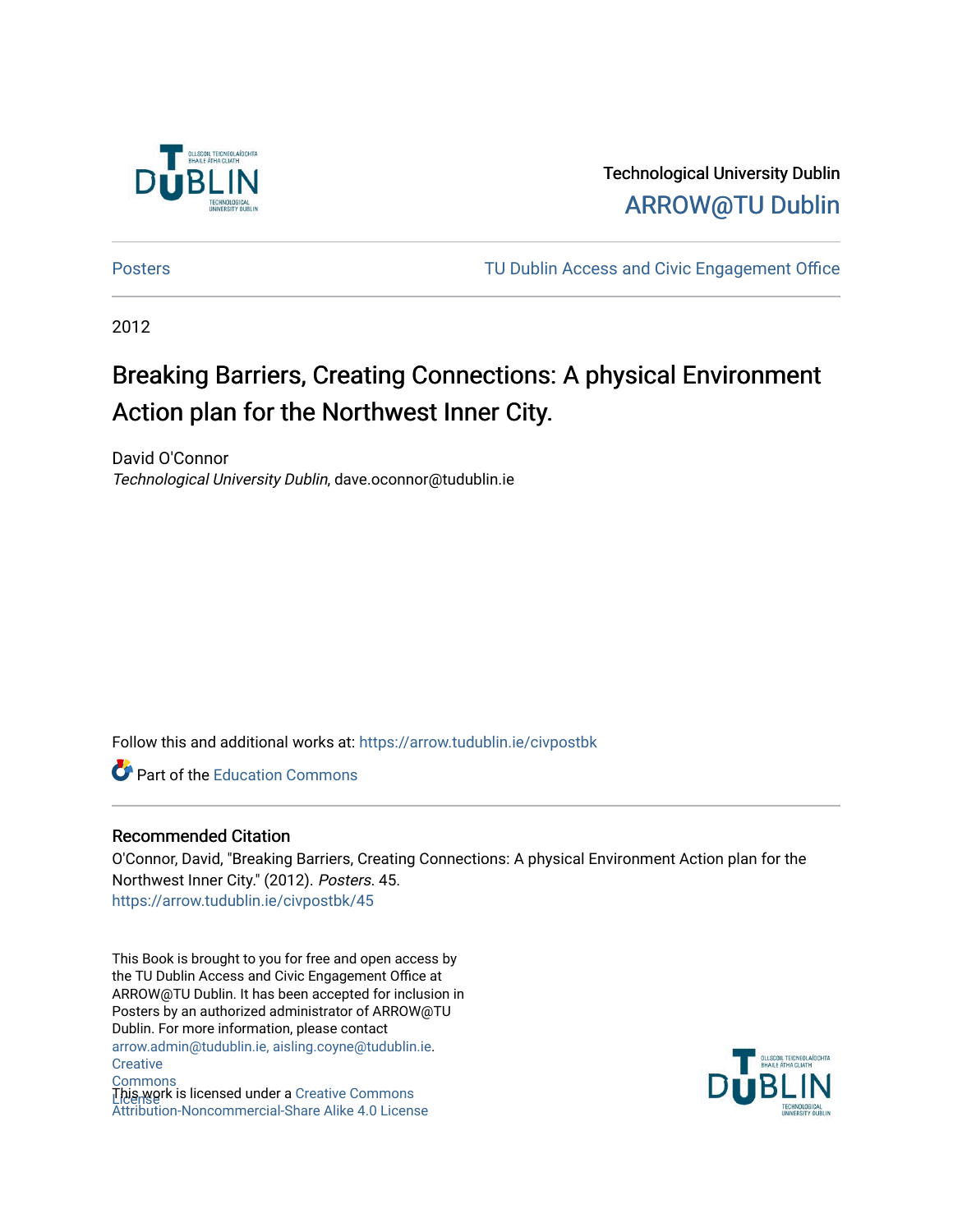

# students learning with communities **Breaking Barriers, Students Learning with Communities Creating Connections: A Physical Environment Action Plan for the Northwest Inner City**







**Breaking Barriers, Creating Connections – A Physical Environment Action Plan for the North West Inner City** **School of Spatial Planning** 

**Study prepared by DIT Graduates and Students on behalf of RAPID / Dublin City Council**

**Written by:** Niall Byrne, Sarah Culleton, Fiona Egan, Sean Garvey, Kevin O'Brien

**Produced for:** Revitalising Areas through Planning, Investment and Development (RAPID) and Dublin City Council

**On behalf of the:** School of Spatial Planning, Dublin Institute of Technology, July 2009

**Project Steering Group:** Deirdre Ni Raghallaigh – Dublin City Council David O'Donovan – North West Inner City RAPID/Dublin City Council Dr. Noel O'Connor – Dublin Institute of Technology Henk van der Kamp – Dublin Institute of Technology David O'Connor – Dublin Institute of Technology